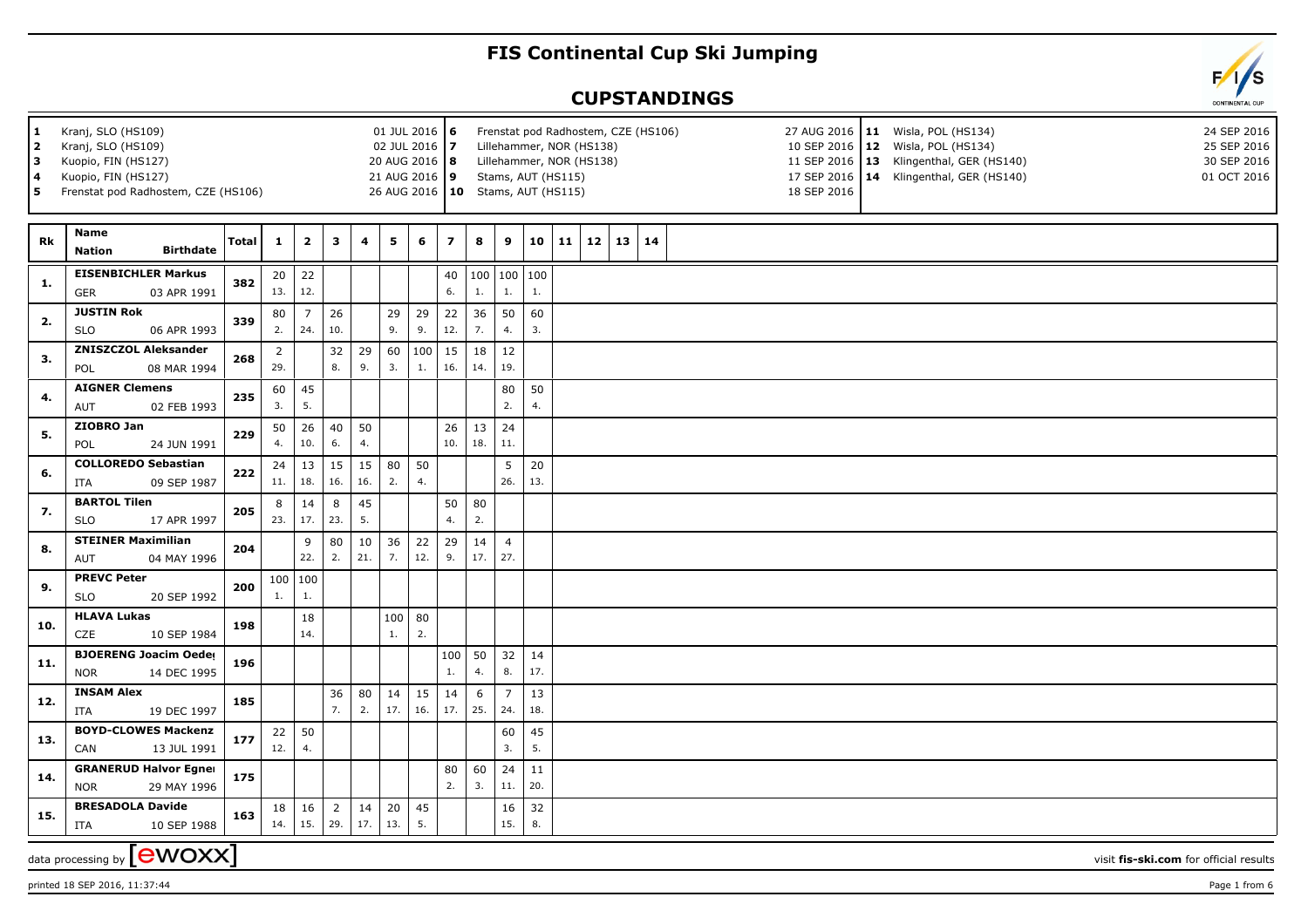| Rk  | Name<br><b>Birthdate</b><br><b>Nation</b>              | <b>Total</b> | $\mathbf{1}$          | $\overline{2}$              | $\mathbf{3}$          | $\overline{\mathbf{4}}$ | 5         | 6                   | $\overline{z}$      | 8         | 9                     | 10                    | 11 | 12 | 13 | $\vert$ 14 |  |
|-----|--------------------------------------------------------|--------------|-----------------------|-----------------------------|-----------------------|-------------------------|-----------|---------------------|---------------------|-----------|-----------------------|-----------------------|----|----|----|------------|--|
| 16. | <b>KLUSEK Bartlomiej</b><br>15 JAN 1993<br>POL         | 143          |                       | 32<br>8.                    | 12<br>19.             | 8<br>23.                | 26<br>10. | 60<br>3.            | 5<br>26.            |           |                       |                       |    |    |    |            |  |
| 17. | <b>JOHANSSON Robert</b><br>23 MAR 1990<br><b>NOR</b>   | 135          |                       |                             |                       |                         |           |                     | 60<br>3.            | 29<br>9.  | 20<br>13.             | 26<br>10.             |    |    |    |            |  |
| 18. | <b>PREVC Domen</b><br>04 JUN 1999<br>SLO               | 133          | $\overline{7}$<br>24. | $\mathbf{1}$<br>30.         |                       |                         |           |                     | 36<br>7.            | 40<br>6.  | 13<br>18.             | 36<br>7.              |    |    |    |            |  |
| 19. | <b>HAMANN Martin</b><br>10 APR 1997<br>GER             | 125          | 29<br>9.              | 29<br>9.                    |                       |                         |           |                     | 32<br>8.            | 26<br>10. | $\overline{3}$<br>28. | 6<br>25.              |    |    |    |            |  |
| 20. | <b>MAEAETTAE Jarkko</b><br>28 DEC 1994<br><b>FIN</b>   | 124          |                       |                             | 1.                    | $100$   24<br>11.       |           |                     |                     |           |                       |                       |    |    |    |            |  |
| 21. | <b>KRANJEC Robert</b><br><b>SLO</b><br>16 JUL 1981     | 120          | 40<br>6.              | 80<br>2.                    |                       |                         |           |                     |                     |           |                       |                       |    |    |    |            |  |
| 21. | <b>KRAFT Stefan</b><br>13 MAY 1993<br>AUT              | 120          |                       |                             |                       |                         |           |                     |                     |           | 40<br>6.              | 80<br>$2.$            |    |    |    |            |  |
| 23. | <b>MIETUS Krzysztof</b><br>08 MAR 1991<br>POL          | 117          |                       |                             | 24<br>11.             | 60<br>3.                | 16<br>15. | $\vert$ 14<br>17.   |                     |           | $\overline{3}$<br>28. |                       |    |    |    |            |  |
| 24. | <b>RIIBER Jarl Magnus</b><br>15 OCT 1997<br><b>NOR</b> | 116          |                       |                             | 16<br>15.             | 100<br>1.               |           |                     |                     |           |                       |                       |    |    |    |            |  |
| 25. | <b>ZUPANCIC Miran</b><br><b>SLO</b><br>11 NOV 1989     | 108          | 5<br>26.              |                             | $\overline{7}$<br>24. | 36<br>7.                | 13<br>18. | 26<br>10.           |                     | 12<br>19. | $9\,$<br>22.          |                       |    |    |    |            |  |
| 26. | <b>POGRAJC Andraz</b><br>26 SEP 1991<br>SLO            | 107          | 3<br>28.              | 36<br>7.                    | 10<br>21.             | 16<br>15.               | 6<br>25.  | $\mathbf{1}$<br>30. | 24<br>11.           | 11<br>20. |                       |                       |    |    |    |            |  |
| 27. | <b>HILDE Tom</b><br>22 SEP 1987<br><b>NOR</b>          | 104          |                       |                             |                       |                         |           |                     | 45<br>5.            | 45<br>5.  | 1<br>30.              | 13<br>18.             |    |    |    |            |  |
| 28. | <b>PRISLIC Ernest</b><br>30 SEP 1993<br><b>SLO</b>     | 103          |                       |                             | 6<br>25.              | 11<br>20.               | 50<br>4.  | 36<br>7.            |                     |           |                       |                       |    |    |    |            |  |
| 29. | <b>HUBER Stefan</b><br>08 MAR 1994<br>AUT              | 97           |                       |                             |                       |                         | 50<br>4.  | 9<br>22.            | 6<br>25.            | 32<br>8.  |                       |                       |    |    |    |            |  |
| 30. | <b>POLASEK Viktor</b><br>CZE<br>18 JUL 1997            | 96           | 45<br>5.              | 12<br>19.                   | 14<br>17.             | 18<br>14.               |           |                     |                     |           |                       | $\overline{7}$<br>24. |    |    |    |            |  |
| 31. | <b>IWASA Yuken</b><br><b>JPN</b><br>02 JUL 1999        | 92           |                       |                             | 60<br>3.              | 32<br>8.                |           |                     |                     |           |                       |                       |    |    |    |            |  |
| 32. | <b>HVALA Jaka</b><br><b>SLO</b><br>15 JUL 1993         | 89           | 29<br>9.              | 60<br>3.                    |                       |                         |           |                     |                     |           |                       |                       |    |    |    |            |  |
| 33. | <b>PUNGERTAR Matjaz</b><br><b>SLO</b><br>14 AUG 1990   | 88           | 16                    | $\overline{3}$<br>$15.$ 28. | $11\,$<br>20.         | 22<br>12.               | 18<br>14. | 12<br>19.           | $\mathbf{1}$<br>30. | 5<br>26.  |                       |                       |    |    |    |            |  |
| 34. | <b>BICKNER Kevin</b><br><b>USA</b><br>23 SEP 1996      | 83           | 18.                   | $13 \mid 40$<br>6.          |                       |                         |           |                     |                     |           | 14<br>17.             | 16<br>15.             |    |    |    |            |  |

printed 18 SEP 2016, 11:37:44 Page 2 from 6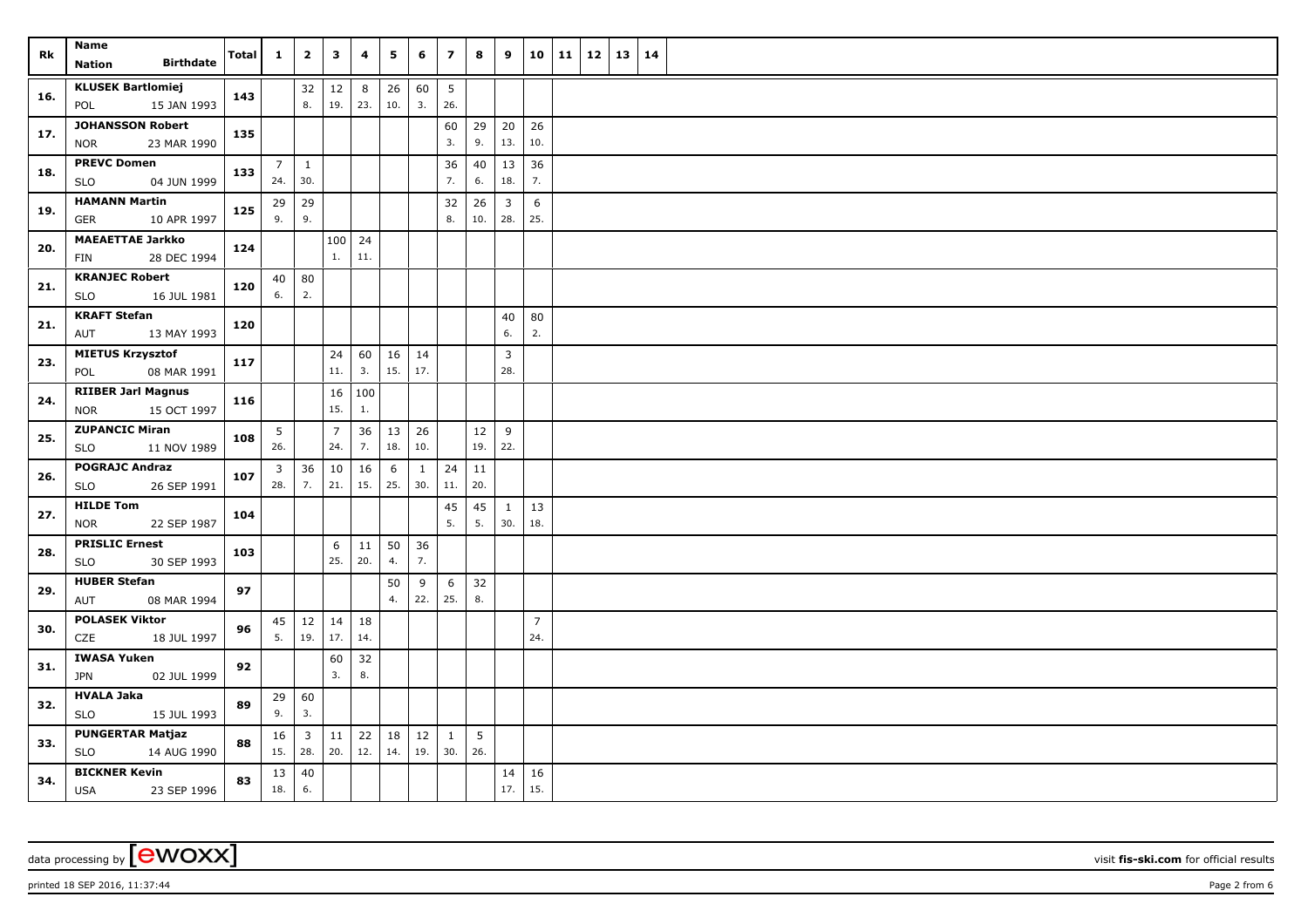| Rk  | Name<br><b>Birthdate</b><br><b>Nation</b>               | Total | $\mathbf{1}$   | $\overline{2}$  | 3                       | 4                     | 5                              | 6                              | $\overline{\mathbf{z}}$ | 8                              | 9         | 10                    | 11 | $12 \mid 13$ | 14 |  |
|-----|---------------------------------------------------------|-------|----------------|-----------------|-------------------------|-----------------------|--------------------------------|--------------------------------|-------------------------|--------------------------------|-----------|-----------------------|----|--------------|----|--|
|     |                                                         |       |                |                 |                         |                       |                                |                                |                         |                                |           |                       |    |              |    |  |
| 35. | <b>PASCHKE Pius</b><br><b>GER</b><br>20 MAY 1990        | 80    |                |                 |                         |                       | 40<br>6.                       | 40<br>6.                       |                         |                                |           |                       |    |              |    |  |
| 36. | <b>ALAMOMMO Andreas</b><br>23 DEC 1998<br>FIN           | 76    |                |                 | 32<br>8.                | 13<br>18.             | 11<br>20.                      | 20<br>13.                      |                         |                                |           |                       |    |              |    |  |
| 37. | <b>SCHMID Constantin</b><br><b>GER</b><br>27 NOV 1999   | 71    |                |                 | 50<br>4.                | 13<br>18.             |                                |                                |                         |                                |           | 8<br>23.              |    |              |    |  |
| 38. | <b>KOFLER Andreas</b><br>17 MAY 1984<br>AUT             | 66    |                |                 |                         |                       |                                |                                |                         |                                | 26<br>10. | 40<br>$6. \,$         |    |              |    |  |
|     |                                                         |       |                |                 |                         |                       |                                |                                |                         |                                |           |                       |    |              |    |  |
| 39. | <b>STURSA Vojtech</b><br>CZE<br>03 AUG 1995             | 65    |                |                 | 9<br>22.                | 40<br>6.              | $\overline{\mathbf{3}}$<br>28. | $\overline{\mathbf{3}}$<br>28. |                         |                                | 10<br>21. |                       |    |              |    |  |
| 40. | <b>JANDA Jakub</b><br>CZE<br>27 APR 1978                | 62    | 6<br>25.       |                 |                         |                       | 32<br>8.                       | 24<br>11.                      |                         |                                |           |                       |    |              |    |  |
| 41. | <b>LEITNER Clemens</b><br>07 NOV 1998<br>AUT            | 60    |                |                 |                         |                       |                                |                                |                         |                                | 45<br>5.  | 15<br>16.             |    |              |    |  |
|     | <b>ASCHENWALD Philipp</b>                               |       |                |                 |                         |                       |                                |                                |                         |                                | 36        | 22                    |    |              |    |  |
| 42. | 12 NOV 1995<br>AUT                                      | 58    |                |                 |                         |                       |                                |                                |                         |                                | 7.        | 12.                   |    |              |    |  |
| 42. | <b>FETTNER Manuel</b><br>17 JUN 1985<br>AUT             | 58    |                |                 |                         |                       |                                |                                |                         |                                | 29<br>9.  | 29<br>9.              |    |              |    |  |
| 42. | <b>REISENAUER Janni</b><br>07 NOV 1997<br>AUT           | 58    |                |                 | 20<br>13.               |                       | 24<br>11.                      | 11<br>20.                      |                         | $\overline{\mathbf{3}}$<br>28. |           |                       |    |              |    |  |
| 45. | <b>KANTYKA Przemyslaw</b><br>POL<br>15 DEC 1996         | 57    | $\overline{4}$ | 10<br>$27.$ 21. | $\mathbf{1}$<br>30.     |                       | $\overline{7}$<br>24.          | 13<br>18.                      |                         | 20<br>13.                      |           | $\overline{2}$<br>29. |    |              |    |  |
|     | <b>GEIGER Karl</b>                                      |       | 36             | 20              |                         |                       |                                |                                |                         |                                |           |                       |    |              |    |  |
| 46. | <b>GER</b><br>11 FEB 1993                               | 56    | 7.             | $\vert$ 13.     |                         |                       |                                |                                |                         |                                |           |                       |    |              |    |  |
| 47. | <b>OSTERC Aljaz</b><br>02 MAR 1999<br><b>SLO</b>        | 52    |                |                 | 45<br>5.                | $\overline{7}$<br>24. |                                |                                |                         |                                |           |                       |    |              |    |  |
| 48. | <b>QUECK Danny</b><br>17 SEP 1989<br><b>GER</b>         | 50    | 12<br>19.      |                 |                         |                       | 22<br>12.                      | 16<br>15.                      |                         |                                |           |                       |    |              |    |  |
|     | <b>FUCHS Tim</b>                                        |       |                | 11              | $\overline{\mathbf{3}}$ |                       |                                |                                | 20                      | 16                             |           |                       |    |              |    |  |
| 48. | <b>GER</b><br>03 AUG 1997                               | 50    |                | 20.             | 28.                     |                       |                                |                                | 13.                     | 15.                            |           |                       |    |              |    |  |
| 50. | <b>BJERKEENGEN Fredrik</b><br><b>NOR</b><br>11 NOV 1988 | 48    |                |                 |                         |                       |                                |                                | 14<br>17.               | 24<br>11.                      |           | 10<br>21.             |    |              |    |  |
| 51. | <b>NAGLIC Tomaz</b>                                     | 47    |                | $32 \mid 15$    |                         |                       |                                |                                |                         |                                |           |                       |    |              |    |  |
|     | <b>SLO</b><br>18 JUL 1989                               |       | 8.             | 16.             |                         |                       |                                |                                |                         |                                |           |                       |    |              |    |  |
| 51. | <b>PAVLOVCIC Bor</b><br><b>SLO</b><br>27 JUN 1998       | 47    |                |                 |                         |                       | 15<br>16.                      | 32<br>8.                       |                         |                                |           |                       |    |              |    |  |
| 53. | <b>SUMSTAD Are</b><br><b>NOR</b><br>21 DEC 1996         | 40    |                |                 |                         |                       |                                |                                | 9<br>22.                | $22 \mid 9$<br>12.             | 22.       |                       |    |              |    |  |

data processing by **CWOXX** visit fis-ski.com for official results

printed 18 SEP 2016, 11:37:44 Page 3 from 6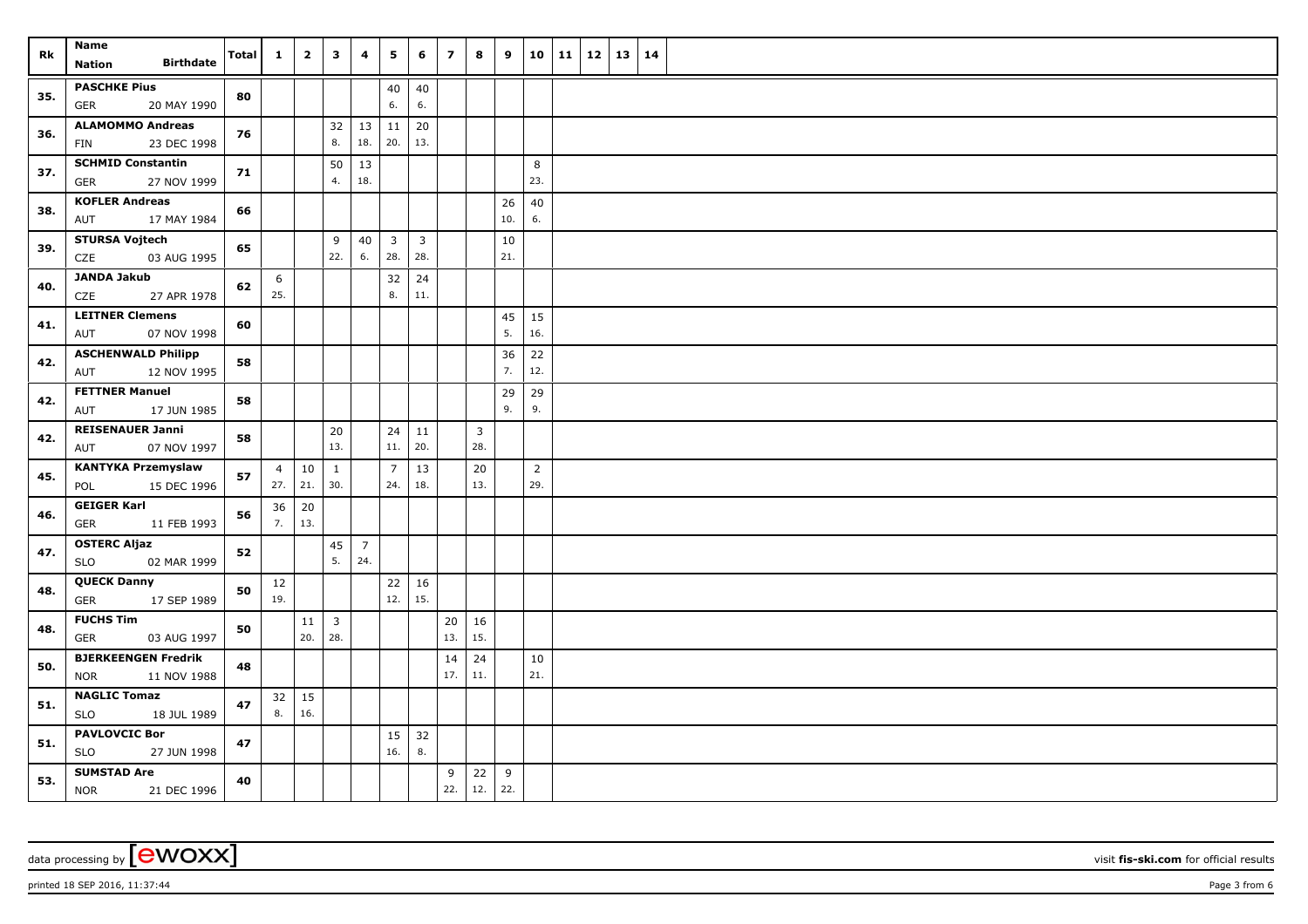| Rk  | Name                                                 | Total | $\mathbf{1}$   | $\overline{2}$        | $\mathbf{3}$ | 4         | 5         | 6                     | $\overline{7}$        | 8                     | 9         | 10                    | $11 \mid 12 \mid$ | 13   14 |  |
|-----|------------------------------------------------------|-------|----------------|-----------------------|--------------|-----------|-----------|-----------------------|-----------------------|-----------------------|-----------|-----------------------|-------------------|---------|--|
|     | <b>Birthdate</b><br>Nation                           |       |                |                       |              |           |           |                       |                       |                       |           |                       |                   |         |  |
| 54. | <b>PEIER Killian</b><br>28 MAR 1995<br>SUI           | 39    | $15 \mid 24$   | $16. \ 11.$           |              |           |           |                       |                       |                       |           |                       |                   |         |  |
| 55. | <b>HOFER Thomas</b><br>AUT<br>28 JAN 1996            | 38    |                |                       |              |           |           |                       | 16<br>15.             | $\overline{7}$<br>24. | 15<br>16. |                       |                   |         |  |
| 56. | <b>NOUSIAINEN Eetu</b><br>FIN<br>29 APR 1997         | 37    |                |                       | 18<br>14.    |           |           |                       | $\overline{4}$<br>27. | 15<br>16.             |           |                       |                   |         |  |
| 57. | <b>VANCURA Tomas</b><br>CZE<br>10 SEP 1996           | 36    |                |                       |              |           |           |                       |                       |                       | 18<br>14. | 18<br>14.             |                   |         |  |
| 58. | <b>ZHAPAROV Marat</b><br>KAZ<br>25 AUG 1985          | 33    |                |                       | 14<br>17.    | 1<br>30.  |           | 18<br>14.             |                       |                       |           |                       |                   |         |  |
| 59. | <b>HUBER Daniel</b><br>02 JAN 1993<br>AUT            | 32    |                |                       | 22<br>12.    |           |           | 10<br>21.             |                       |                       |           |                       |                   |         |  |
| 60. | <b>RHOADS William</b><br>08 JUN 1995<br>USA          | 30    |                |                       |              |           |           |                       |                       |                       | 6<br>25.  | 24<br>11.             |                   |         |  |
| 61. | <b>ASIKAINEN Lauri</b><br>FIN<br>28 MAY 1989         | 27    |                |                       | 5<br>26.     | 22<br>12. |           |                       |                       |                       |           |                       |                   |         |  |
| 62. | <b>ITO Masamitsu</b><br><b>JPN</b><br>27 FEB 1998    | 26    |                |                       |              | 26<br>10. |           |                       |                       |                       |           |                       |                   |         |  |
| 62. | <b>KRAUS Marinus</b><br><b>GER</b><br>13 FEB 1991    | 26    |                |                       |              |           |           |                       | 18<br>14.             | 8<br>23.              |           |                       |                   |         |  |
| 64. | <b>CZYZ Bartosz</b><br>POL<br>14 AUG 1999            | 20    |                |                       |              |           | 12<br>19. | 8<br>23.              |                       |                       |           |                       |                   |         |  |
| 64. | <b>GREIDERER Simon</b><br>AUT<br>18 JAN 1996         | 20    |                |                       |              |           | 5<br>26.  | 6<br>25.              | $\overline{7}$<br>24. | $\overline{2}$<br>29. |           |                       |                   |         |  |
| 64. | <b>TOLLINGER Elias</b><br>25 MAR 1995<br>AUT         | 20    |                | 5 <sup>5</sup><br>26. |              |           |           |                       |                       |                       | 11<br>20. | $\overline{4}$<br>27. |                   |         |  |
| 67. | <b>GLASDER Michael</b><br>27 MAR 1989<br><b>USA</b>  | 18    |                | $\overline{4}$<br>27. |              |           |           | 5<br>26.              |                       | 9<br>22.              |           |                       |                   |         |  |
| 68. | <b>WOHLGENANNT Ulrich</b><br>01 AUG 1994<br>AUT      | 16    | 11<br>20.      |                       |              |           |           |                       |                       |                       |           | 5<br>26.              |                   |         |  |
| 68. | <b>HAHN Julian</b><br><b>GER</b><br>07 NOV 1997      | 16    |                |                       |              |           | 9<br>22.  | $\overline{7}$<br>24. |                       |                       |           |                       |                   |         |  |
| 68. | <b>HAUKEDAL Richard</b><br>31 AUG 1996<br><b>NOR</b> | 16    |                |                       |              |           |           |                       | 12<br>19.             | $\overline{4}$<br>27. |           |                       |                   |         |  |
| 71. | <b>BIRCHLER Tobias</b><br>SUI<br>29 JUL 1997         | 15    | 9<br>$22.$ 25. | 6                     |              |           |           |                       |                       |                       |           |                       |                   |         |  |
| 72. | JELAR Ziga<br><b>SLO</b><br>22 OCT 1997              | 14    | 14<br>17.      |                       |              |           |           |                       |                       |                       |           |                       |                   |         |  |

data processing by **CWOXX** visit **fis-ski.com** for official results

printed 18 SEP 2016, 11:37:44 Page 4 from 6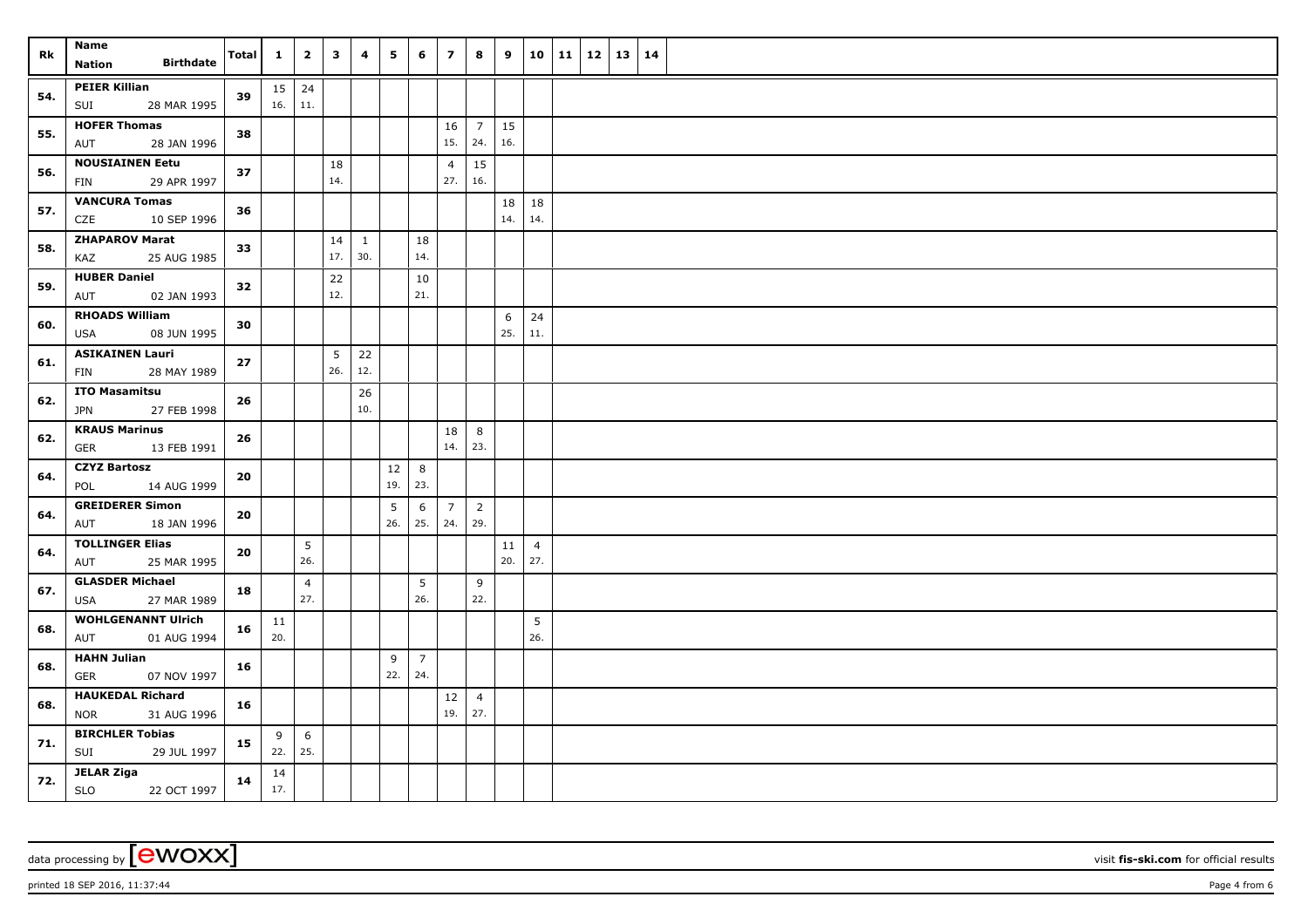|     | Name                                            |                         | $\mathbf{1}$ | $\overline{2}$ | $\overline{\mathbf{3}}$ | 4              | 5              | 6              | $\overline{z}$        | 8                   | 9 | 10   11      | 12   13   14 |  |  |
|-----|-------------------------------------------------|-------------------------|--------------|----------------|-------------------------|----------------|----------------|----------------|-----------------------|---------------------|---|--------------|--------------|--|--|
| Rk  | <b>Birthdate</b><br>Nation                      | Total                   |              |                |                         |                |                |                |                       |                     |   |              |              |  |  |
| 73. | <b>ROMASHOV Alexey</b>                          |                         |              |                | $\overline{4}$          | 9              |                |                |                       |                     |   |              |              |  |  |
|     | <b>RUS</b><br>29 APR 1992                       | 13                      |              |                | 27.                     | 22.            |                |                |                       |                     |   |              |              |  |  |
| 74. | <b>LANISEK Anze</b>                             | $12$                    | 10           | $\overline{2}$ |                         |                |                |                |                       |                     |   |              |              |  |  |
|     | 20 APR 1996<br><b>SLO</b>                       |                         | 21.          | 29.            |                         |                |                |                |                       |                     |   |              |              |  |  |
| 75. | <b>WASEK Pawel</b>                              | 11                      |              |                |                         |                |                |                | 11                    |                     |   |              |              |  |  |
|     | 02 JUN 1999<br>POL                              |                         |              |                |                         |                |                |                | 20.                   |                     |   |              |              |  |  |
| 76. | <b>KYTOESAHO Niko</b>                           | 10                      |              |                |                         |                |                |                | 10                    |                     |   |              |              |  |  |
|     | 18 DEC 1999<br><b>FIN</b>                       |                         |              |                |                         |                |                |                | 21.                   |                     |   |              |              |  |  |
| 76. | <b>OEDEGAARD Jesper</b>                         | 10                      |              |                |                         |                |                |                |                       | 10                  |   |              |              |  |  |
|     | 02 AUG 1998<br><b>NOR</b>                       |                         |              |                |                         |                |                |                |                       | 21.                 |   |              |              |  |  |
| 76. | <b>BRADATSCH Sebastian</b>                      | 10                      |              |                |                         |                | 10             |                |                       |                     |   |              |              |  |  |
|     | GER<br>08 MAY 1996                              |                         |              |                |                         |                | 21.            |                |                       |                     |   |              |              |  |  |
| 79. | <b>MAURER Joshua</b>                            | 9                       |              |                |                         |                |                |                | 8<br>23.              | $\mathbf{1}$<br>30. |   |              |              |  |  |
|     | 20 SEP 1996<br>CAN                              |                         |              |                |                         |                |                |                |                       |                     |   |              |              |  |  |
| 79. | <b>KARLEN Gabriel</b><br>SUI<br>10 MAR 1994     | 9                       |              |                |                         |                |                |                |                       |                     |   | $\,9$<br>22. |              |  |  |
|     | <b>KALINICHENKO Vitaliy</b>                     |                         |              |                |                         |                |                |                |                       |                     |   |              |              |  |  |
| 81. | <b>UKR</b><br>09 AUG 1993                       | 8                       |              |                |                         |                | 8<br>23.       |                |                       |                     |   |              |              |  |  |
|     | <b>MAYLAENDER Dominik</b>                       |                         |              |                |                         |                | $\overline{4}$ | $\overline{4}$ |                       |                     |   |              |              |  |  |
| 81. | GER<br>20 MAR 1995                              | 8                       |              |                |                         |                | 27.            | 27.            |                       |                     |   |              |              |  |  |
|     | <b>KUS Jan</b>                                  |                         |              | 8              |                         |                |                |                |                       |                     |   |              |              |  |  |
| 81. | <b>SLO</b><br>08 MAR 1998                       | 8                       |              | 23.            |                         |                |                |                |                       |                     |   |              |              |  |  |
|     | <b>SCHUBERT Johannes</b>                        |                         |              |                |                         | 6              |                |                |                       |                     |   |              |              |  |  |
| 84. | 04 APR 1997<br><b>GER</b>                       | 6                       |              |                |                         | 25.            |                |                |                       |                     |   |              |              |  |  |
| 85. | <b>LARSON Casey</b>                             | 5                       |              |                |                         | 5              |                |                |                       |                     |   |              |              |  |  |
|     | 16 DEC 1998<br><b>USA</b>                       |                         |              |                |                         | 26.            |                |                |                       |                     |   |              |              |  |  |
| 86. | <b>HOFFMANN Felix</b>                           | $\overline{\mathbf{4}}$ |              |                |                         | $\overline{4}$ |                |                |                       |                     |   |              |              |  |  |
|     | 14 OCT 1997<br><b>GER</b>                       |                         |              |                |                         | 27.            |                |                |                       |                     |   |              |              |  |  |
| 86. | <b>WEIGEL Cedrik</b>                            | $\overline{\mathbf{4}}$ |              |                |                         | $\overline{2}$ | $\overline{2}$ |                |                       |                     |   |              |              |  |  |
|     | GER<br>15 DEC 1998                              |                         |              |                |                         | 29.            | 29.            |                |                       |                     |   |              |              |  |  |
| 88. | <b>SATO Keiichi</b>                             | $\mathbf{3}$            |              |                |                         | 3              |                |                |                       |                     |   |              |              |  |  |
|     | 27 JUL 1997<br><b>JPN</b>                       |                         |              |                |                         | 28.            |                |                |                       |                     |   |              |              |  |  |
| 88. | <b>STEKALA Andrzej</b>                          | $\mathbf{3}$            |              |                |                         |                |                |                |                       |                     |   | $\mathbf{3}$ |              |  |  |
|     | 30 JUN 1995<br>POL                              |                         |              |                |                         |                |                |                |                       |                     |   | 28.          |              |  |  |
| 88. | <b>LINDVIK Marius</b>                           | $\mathbf{3}$            |              |                |                         |                |                |                | $\overline{3}$        |                     |   |              |              |  |  |
|     | <b>NOR</b><br>27 JUN 1998                       |                         |              |                |                         |                |                |                | 28.                   |                     |   |              |              |  |  |
| 91. | <b>SELL Adrian</b><br><b>GER</b><br>28 APR 1998 | $\mathbf{2}$            |              |                |                         |                |                |                | $\overline{2}$<br>29. |                     |   |              |              |  |  |

 $p$ rinted 18 SEP 2016, 11:37:44 Page 5 from 6